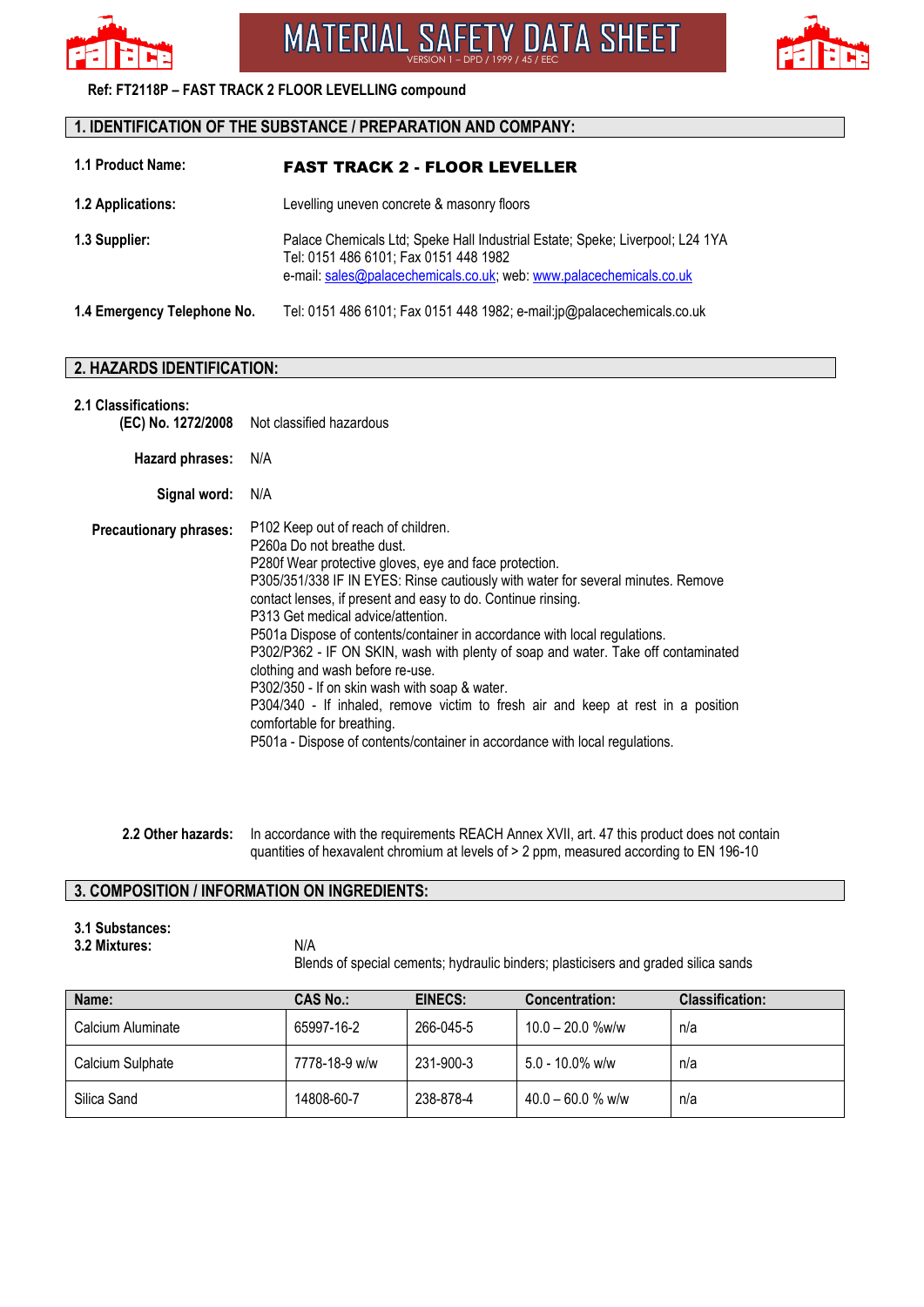



# **4. FIRST AID MEASURES:**

| 4.1 Description of measures:                            |                                                                                                                                                                                                                                                                                                                                                                                                                                   |
|---------------------------------------------------------|-----------------------------------------------------------------------------------------------------------------------------------------------------------------------------------------------------------------------------------------------------------------------------------------------------------------------------------------------------------------------------------------------------------------------------------|
| <b>EYE CONTACT:</b>                                     | Do not rub eye. Immediately flush with plenty of water for up to 15 minutes. Remove any contact<br>lenses and open eyelids. If irritation persists: Continue flushing during transport to hospital.                                                                                                                                                                                                                               |
| INHALATION:                                             | Remove affected person to fresh air. If nose or airways become inflamed or breathing difficulties<br>occur and irritation persists seek medical attention.                                                                                                                                                                                                                                                                        |
| SKIN CONTACT:                                           | Remove contaminated clothing immediately and wash skin with soap and water.<br>In case of rashes, wounds or other skin disorders: Seek medical attention.                                                                                                                                                                                                                                                                         |
| INGESTION:                                              | Clean out mouth with copious volumes of water and drink plenty. Do not induce vomiting. Seek<br>medical attention if mouth is inflamed.                                                                                                                                                                                                                                                                                           |
| 4.2 Acute & Chronic symptoms:<br>Inhalation:            | Frequent inhalation of large quantities of cement dust over a long period of time increases the<br>risk of developing lung diseases. Dust may irritate throat and respiratory system and cause<br>coughing. Frequent inhalation of dust over a long period of time increases the risk of developing<br>lung diseases.                                                                                                             |
| Ingestion:<br><b>Skin contact:</b>                      | Unlikely route of entry<br>Cement may have an irritating effect on moist skin (due to transpiration or humidity) after<br>prolonged contact. Prolonged skin contact with wet cement or fresh concrete may cause serious<br>burns because they develop without pain being felt (for example when kneeling in fresh<br>concrete even when wearing trousers). Repeated skin contact with wet cement may cause<br>contact dermatitis. |
| <b>Eye Contact:</b><br>4.3 Immediate medical attention: | Eye contact with cement (dry or wet) may cause serious and potentially irreversible injuries.<br>See First Aid measures above                                                                                                                                                                                                                                                                                                     |
| <b>5. FIRE FIGHTING MEASURES:</b>                       |                                                                                                                                                                                                                                                                                                                                                                                                                                   |
| 5.1 Extinguishing media:                                | All cement-based blends are non-flammable, although paper sacks may well smoulder &<br>combust. Use extinguisher appropriate to the surrounding materials & fire.                                                                                                                                                                                                                                                                 |
| 5.2 Combustion Hazards:                                 | Oxides of carbon and paper ash.                                                                                                                                                                                                                                                                                                                                                                                                   |
| 5.3 Advice for fire-fighters:                           | None applicable                                                                                                                                                                                                                                                                                                                                                                                                                   |
| <b>6. ACCIDENTAL RELEASE MEASURES:</b>                  |                                                                                                                                                                                                                                                                                                                                                                                                                                   |
| 6.1 Personal protection:                                | Avoid inhalation of dust. Avoid contact with eyes and prolonged skin contact. Use work methods<br>which minimise dust production.                                                                                                                                                                                                                                                                                                 |
| 6.2 Environmental precautions:                          | Contain spillage within a defined area and avoid discharge to watercourses and drains                                                                                                                                                                                                                                                                                                                                             |
| 6.3 Spill removal methods:                              | Ideally use an industrial vacuum cleaner and only brush residues when sprinkled with a<br>dampened absorbent (sawdust or granules) into sealable containers when wearing personal                                                                                                                                                                                                                                                 |
| 6.4 References to other sections:                       | protective equipment and ensuring adequate ventilation is available<br>Before attempting any clean-up operation, consult the requirements for protective equipment<br>shown in section 8 of this document.                                                                                                                                                                                                                        |
| 7. HANDLING & STORAGE:                                  |                                                                                                                                                                                                                                                                                                                                                                                                                                   |
| 7.1 Safe handling precautions:                          | Lifting operations of no more than 1 x 20kg sack at a time by a competent operator wearing.                                                                                                                                                                                                                                                                                                                                       |
| 7.2 (a) Safe storage conditions:                        | Store in sealed, clearly marked sacks. Keep out of reach of children in a cool well-ventilated<br>environment, preferably off the ground and out of contact with water. This product must be<br>stored in unopened bags in cool dry conditions and protected from excessive draught.                                                                                                                                              |
| 7.2 (b) Incompatible materials:                         | Avoid exposure to moisture when in storage prior to use                                                                                                                                                                                                                                                                                                                                                                           |
| 7.3 Specific storage conditions:                        | Keep in sealed packaging off the ground and away from contact with moisture.                                                                                                                                                                                                                                                                                                                                                      |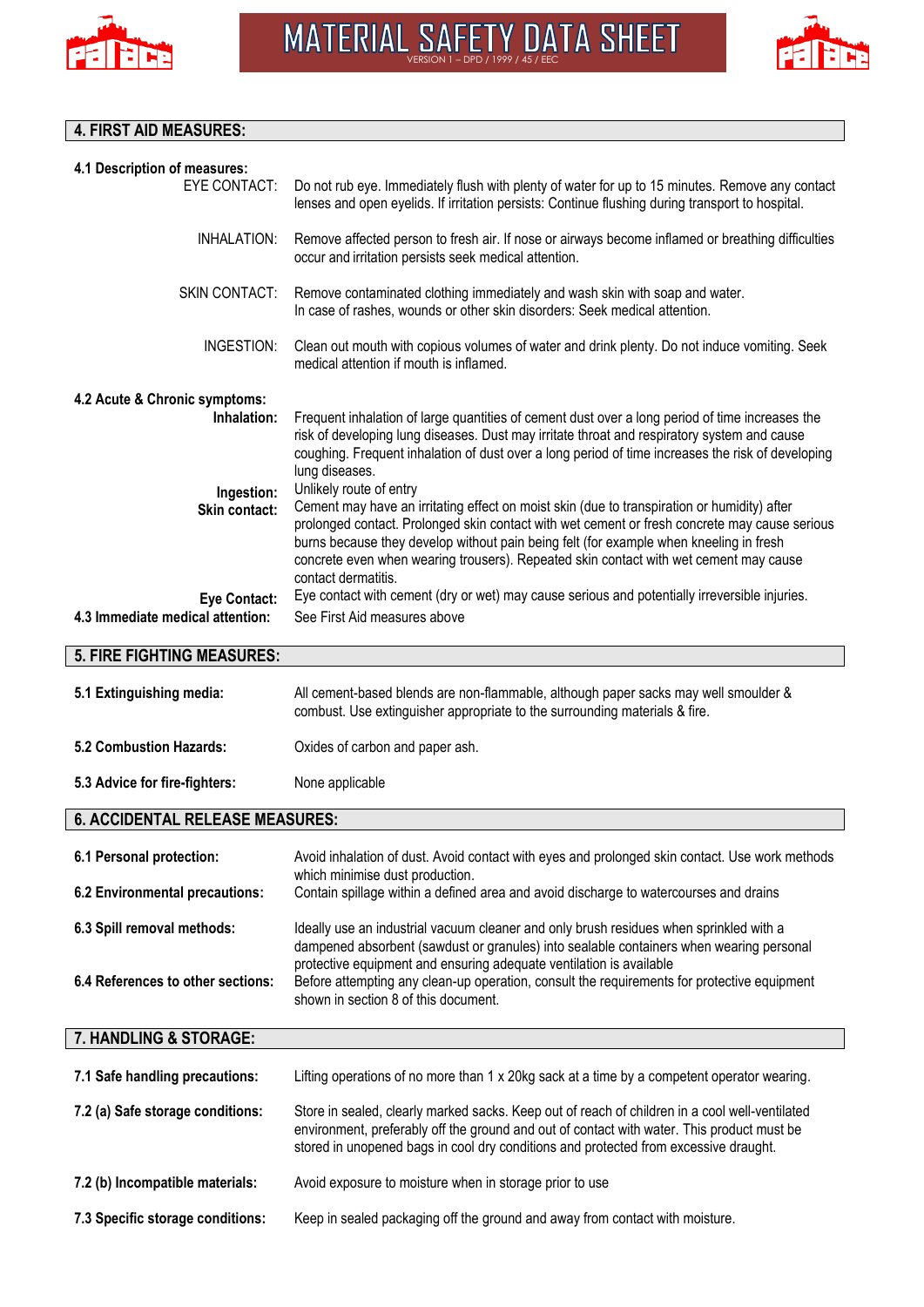



## **8. EXPOSURE CONTROLS & PERSONAL PROTECTION:**

| 8.1 Control parameters |                                 |                                                                                                                                                    |            |         |  |
|------------------------|---------------------------------|----------------------------------------------------------------------------------------------------------------------------------------------------|------------|---------|--|
| Substance:             |                                 | 8 hour exposure limit                                                                                                                              | Type:      | Source: |  |
|                        | Total dust respirable:          | 5mg/M3                                                                                                                                             | TWA        | EH40    |  |
|                        | Silica dust respirable          | $0.1$ mg/M $3$                                                                                                                                     |            |         |  |
|                        | Total dust respirable:          | 10mg/M3                                                                                                                                            | <b>TWA</b> | EH40    |  |
|                        | Silica dust respirable          | $0.1$ mg/M $3$                                                                                                                                     |            |         |  |
|                        | 8.2 Exposure controls:          |                                                                                                                                                    |            |         |  |
|                        | <b>Engineering controls:</b>    | Provide adequate ventilation. Observe occupational exposure limits and minimise the risk of                                                        |            |         |  |
|                        |                                 | inhalation of dust by using contained ventilation where practical.                                                                                 |            |         |  |
|                        | <b>Respiratory protections:</b> | During dust-raising work: Use respiratory equipment with particle filter, type<br>P2. Or wear a BS rated disposable dust mask for each daily task. |            |         |  |
|                        |                                 |                                                                                                                                                    |            |         |  |
|                        | Hand protection:                | Wear heavy duty natural rubber gloves or gauntlets approved to EN 374 &                                                                            |            |         |  |
|                        |                                 | <b>EN 420</b>                                                                                                                                      |            |         |  |
|                        | Eye protection:                 | Dust proof BS 2092 Goggles or chemical grade visors are also advised                                                                               |            |         |  |
|                        |                                 | wherever there is a risk of dust or paste entering the eyes.                                                                                       |            |         |  |
|                        |                                 |                                                                                                                                                    |            |         |  |
|                        | <b>Other Protection:</b>        | PVC overalls with elasticated cuffs and closed neck should be worn and                                                                             |            |         |  |
|                        |                                 | laundered immediately after use. Do not work in powder or paste<br>contaminated overalls. skin care products (including barrier creams) to         |            |         |  |
|                        |                                 | protect the skin from prolonged contact with wet cement. Particular care                                                                           |            |         |  |
|                        |                                 | should be taken to ensure that wet cement does not enter the boots. In some                                                                        |            |         |  |
|                        |                                 | circumstances such as when laying concrete or screed, waterproof trousers                                                                          |            |         |  |
|                        |                                 | or Knee-pads are necessary.                                                                                                                        |            |         |  |
|                        |                                 |                                                                                                                                                    |            |         |  |
|                        |                                 |                                                                                                                                                    |            |         |  |

**Hygiene measures:** Contact with skin must be washed off immediately

# **9. PHYSICAL & CHEMICAL PROPERTIES:**

| Appearance:<br>Odour:<br>Odour threshold:<br>pH: | Coarse BEIGE powder<br>Negligible<br>n/a<br>10.0 - 11.0 when mixed | Dry bulk density:<br>Wet Bulk Density:<br>Solubility in oils:<br>Water solubility: | 1100 g/ltr<br>1700 g/ltr +/- 100<br>Insoluble<br>Insoluble |
|--------------------------------------------------|--------------------------------------------------------------------|------------------------------------------------------------------------------------|------------------------------------------------------------|
| Flash point:                                     | n/a                                                                | Auto-ignition temperature:                                                         | n/a                                                        |
| <b>Melting point:</b>                            | n/a                                                                | <b>Decomposition temperature:</b>                                                  | n/a                                                        |
| <b>Boiling point:</b>                            | n/a                                                                | Surface tension:                                                                   | n/a                                                        |
| <b>Evaporation rate:</b>                         | n/a                                                                | Viscosity:                                                                         | n/d                                                        |
| <b>Upper/Lower Flam limits:</b>                  | n/a                                                                | <b>Explosive properties:</b>                                                       | Nil                                                        |
| Vapour pressure:                                 | n/a                                                                | <b>Oxidising properties:</b>                                                       | Nil                                                        |
| Vapour density:                                  | n/a                                                                | Particle size:                                                                     | 50 to 700 micron                                           |

# **10. STABILITY & REACTIVITY:**

**10.1 Conditions to avoid:** Humidity & moisture during storage **10.4 Reactivity:** Stable **10.2 Incompatible Materials:** Not known **10.5 Chemical reactivity:** Aqueor **10.2 Incompatible Materials:** Not known **10.5 Chemical reactivity:** Aqueous media **10.3 Decomposition hazards:** Stable **10.6 Risk of hazardous reaction:** Not known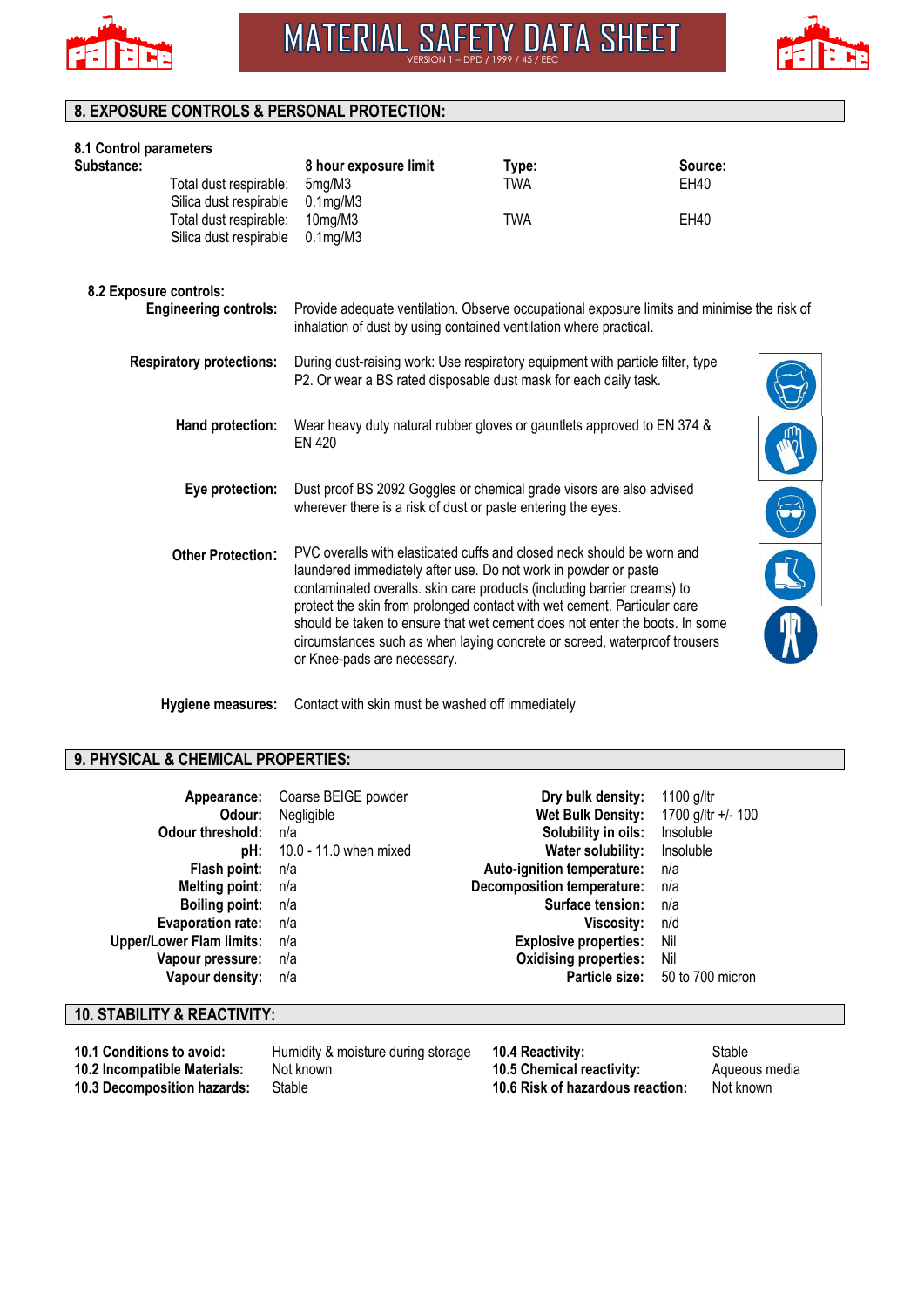



## **11. TOXICOLOGICAL INFORMATION:**

**11.1 Information on toxicological effects:** This product has not been exhaustively tested. Judgements on the expected toxicity of this product have been made based upon consideration of its' major components.

#### **Routes of exposure:**

Inhalation, ingestion & contact with skin & eyes all have the potential for adverse effects on human organs when subject to acute and chronic levels of exposure. Chronic exposure to respirable dust in excess of occupational exposure limits may cause coughing, shortness of breath and may cause chronic obstructive lung disease (COPD).

#### **Eye damage/irritation:**

Direct contact with dry cement may cause corneal damage by mechanical stress, i or delayed irritation. Direct contact by larger amounts of dry cement or splashes of wet cement may cause effects ranging from moderate eye irritation to chemical burns and blindness.

#### **Skin Corrosivity / Irritation:**

Based on available data, the classification criteria for skin corrosivity are not met. - Not irritating (OECD 404)

#### **Respiratory/skin sensitisation:**

Dry cement in contact with wet skin or exposure to moist or wet cement may cause thickening of the skin. Prolonged contact in combination with abrasion can cause skin irritation.

## **12. ECOLOGICAL INFORMATION:**

| 12.1 Ecotoxicity:                                                     | The product is not expected<br>to be hazardous to the<br>environment.  | 12.4 Mobility in soil:                                   | negligible                                                                               |
|-----------------------------------------------------------------------|------------------------------------------------------------------------|----------------------------------------------------------|------------------------------------------------------------------------------------------|
| 12.2 Bio-accumulative potential:<br>12.3 Persistence & degradability: | Not relevant<br>After hardening, cement<br>presents no toxicity risks. | 12.5 PBT and vPvB result:<br>12.6 Other adverse effects: | Not relevant<br>Avoid contamination of<br>watercourses as risks<br>increasing alkalinity |

### **13. DISPOSAL CONSIDERATIONS:**

**13.1 Waste treatment Methods:** To be disposed in accordance with local authority regulations for builders waste Allow to harden, avoid entry in sewage and drainage systems or into bodies of water (e.g, streams) and dispose of according to the local legislation. Avoid entry into the sewage water system. Dispose of the hardened product as concrete waste. Due to the inertisation, concrete waste is not classed as a dangerous waste.

#### **14. TRANSPORT INFORMATION:**

#### **Transport Labels:**

Cement based dry-pack mortars of this type are not covered by the international regulation on the transport of dangerous goods (IMDG, IATA, ADR/RID) and therefore no classification is required.

| Regulatory Code (Land, Sea & Air):  | <b>ADR</b> | <b>IMDG</b> | <b>ICAO</b> |
|-------------------------------------|------------|-------------|-------------|
|                                     |            |             |             |
| 14.1 UN No.:                        |            |             |             |
| 14.2 Proper shipping name:          |            |             |             |
| 14.3 ADR Packing Group:             |            |             |             |
| <b>14.4 Transport Hazard Class:</b> |            |             |             |
| 14.5 Environmental hazards.         |            |             |             |
| 14.6 Special user precautions:      |            |             |             |
| 14.7 Transport in bulk - IBC code:  |            |             |             |

## **15. REGULATORY INFORMATION:**

**15.1 Safety, health and environmental regulations / legislation specific for the substance or mixture** All components are listed as existing substances in Europe

#### **UK Regulatory References:**

Health and Safety at Work Act 1974. The Control of Substances Hazardous to Health Regulations 2002 (S.I 2002 No. 2677) with amendments. Chemicals (Hazard Information & Packaging) Regulations.

Environmental Listing - Control of Pollution Act 1974. Control of Pollution (Special Waste Regulations) Act 1980.

#### **Statutory Instruments:**

The Chemicals (Hazard Information and Packaging for Supply) Regulations 2009 (S.I 2009 No. 716).

Approved Code Of Practice Classification and Labelling of Substances and Preparations Dangerous for Supply.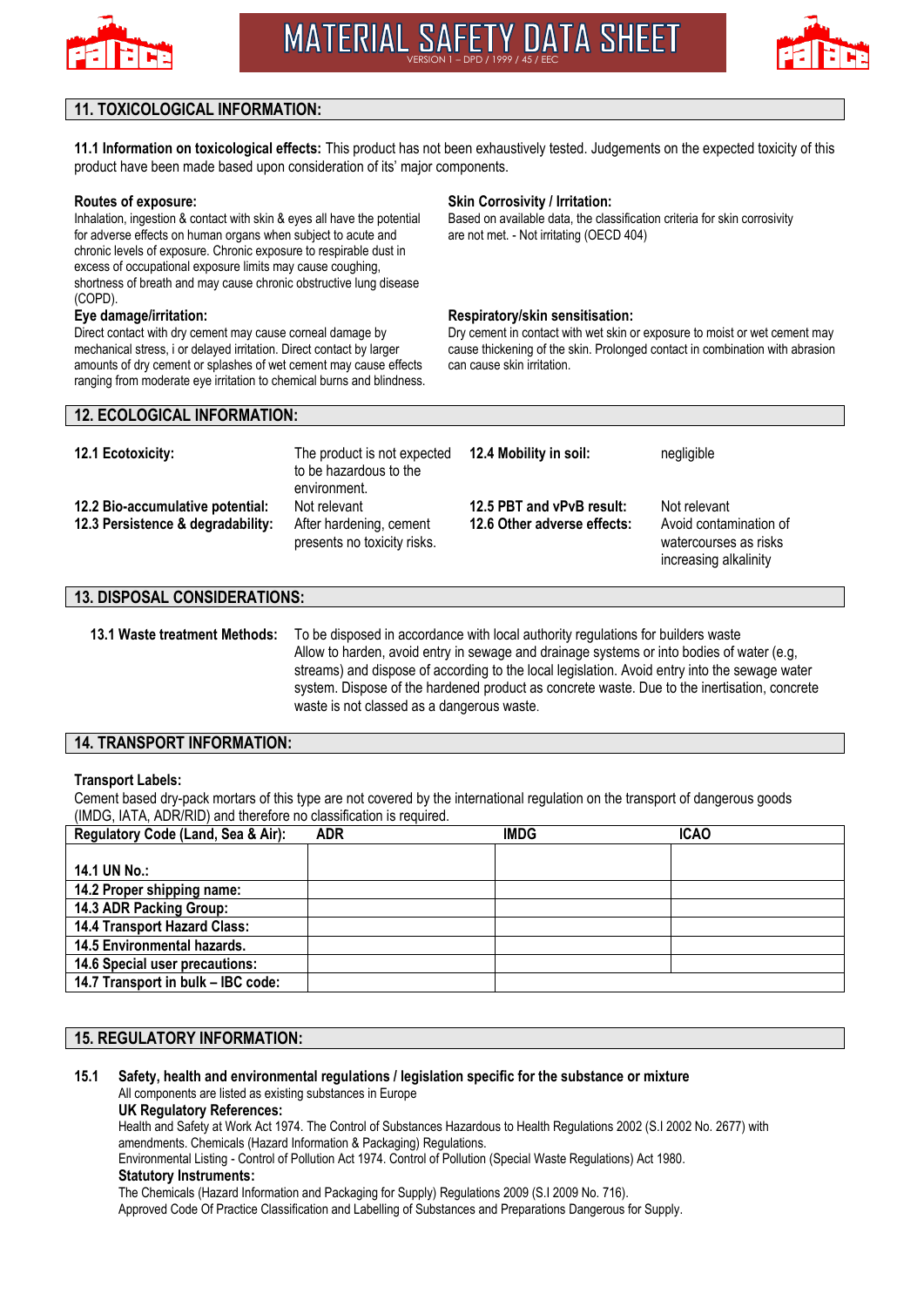

# **MATERIAL SAFETY DATA SHEET** VERSION 1 – DPD / 1999 / 45 / EEC



#### **Guidance Notes:**

Workplace Exposure Limits EH40. Introduction to Local Exhaust Ventilation HS(G)37. CHIP for everyone HSG(108). **EU Legislation:**

Dangerous Substance Directive 67/548/EEC.

Regulation (EC) No 1907/2006 of the European Parliament and of the Council of 18 December 2006 concerning the Registration, Evaluation, Authorisation and Restriction of Chemicals (REACH), establishing a European

Chemicals Agency, amending Directive 1999/45/EC and repealing Council Regulation (EEC) No 793/93 and Commission Regulation (EC) No 1488/94 as well as Council Directive 76/769/EEC and Commission Directives 91/155/EEC, 93/67/EEC, 93/105/EC and 2000/21/EC, including amendments. Regulation (EC) No 1272/2008 of the European Parliament and of the Council of 16 December 2008 on classification, labelling and packaging of substances and mixtures, amending and repealing Directives 67/548/EEC and 1999/45/EC,

#### **National Regulations:**

Users of this product are reminded of their duties under the current Control of Substances Hazardous to Health Regulations and a suitable and sufficient assessment of all the risk should be undertaken before using this product. The guidelines given in the HSE publication COSHH ESSENTIALS - Easy Steps To Control Chemicals gives sound advice for deciding safe working control measures.

**Authorisations (Title VII Regulation 1907/2006) -** No specific authorisations are noted for this product.

**Restrictions (Title VIII Regulation 1907/2006) -** No specific restrictions of use are noted for this product.

#### **15.2 Chemical safety assessment**

A chemical safety assessment has not been carried out for this product.

### **16. OTHER INFORMATION:**

| Last revision date:                                                                 | 07/09/18                                                                                                                                                                                                                                                                                                                                                                                                                                                                                |
|-------------------------------------------------------------------------------------|-----------------------------------------------------------------------------------------------------------------------------------------------------------------------------------------------------------------------------------------------------------------------------------------------------------------------------------------------------------------------------------------------------------------------------------------------------------------------------------------|
| <b>SDS No.:</b>                                                                     | FT2118P                                                                                                                                                                                                                                                                                                                                                                                                                                                                                 |
| List of abbreviations used in this SDS:                                             |                                                                                                                                                                                                                                                                                                                                                                                                                                                                                         |
| CAS<br><b>CLP</b><br><b>DSD</b><br><b>DPD</b><br><b>PBT</b><br><b>REACH</b><br>vPvB | Chemical abstracts service<br>Classification, labelling & packaging regulation (EC) No. 1272/2008<br>Dangerous substances Directive 67/548/EEC<br>Dangerous Products Directive 1999/45/EC<br>Persistent, Bio-accumulative & Toxic<br>Registration, Evaluation, Authorisation & Restriction of Chemicals Regulation (EC) 1907/2006<br>Very Persistent, very Bio-accumulative                                                                                                             |
| References:<br><b>Classification methods:</b>                                       | Volume VII Approved supply list; EH40; Croner; Supplier RM safety data sheets                                                                                                                                                                                                                                                                                                                                                                                                           |
| H phrases in section 2:                                                             | n/a                                                                                                                                                                                                                                                                                                                                                                                                                                                                                     |
| Precautionary phrases:                                                              | P102 Keep out of reach of children.<br>P <sub>260</sub> a Do not breathe dust.<br>P280f Wear protective gloves, eye and face protection.<br>P305/351/338 IF IN EYES: Rinse cautiously with water for several minutes.<br>Remove contact lenses, if present and easy to do. Continue rinsing.<br>P313 Get medical advice/attention.<br>P501a Dispose of contents/container in accordance with local regulations.                                                                         |
| Training for workers:<br>Disclaimer:                                                | The information supplied in this safety data sheet is intended to assist in the use of the above product without risk to safety<br>and health and is based on current knowledge and experience of the associated physico-chemical hazards. The data does<br>not signify any warranty with regard to the product's properties. This information may be used to assist in formulating a<br>COSHH risk assessment if applied at work. This data sheet complies with EC Directive 91/155EC. |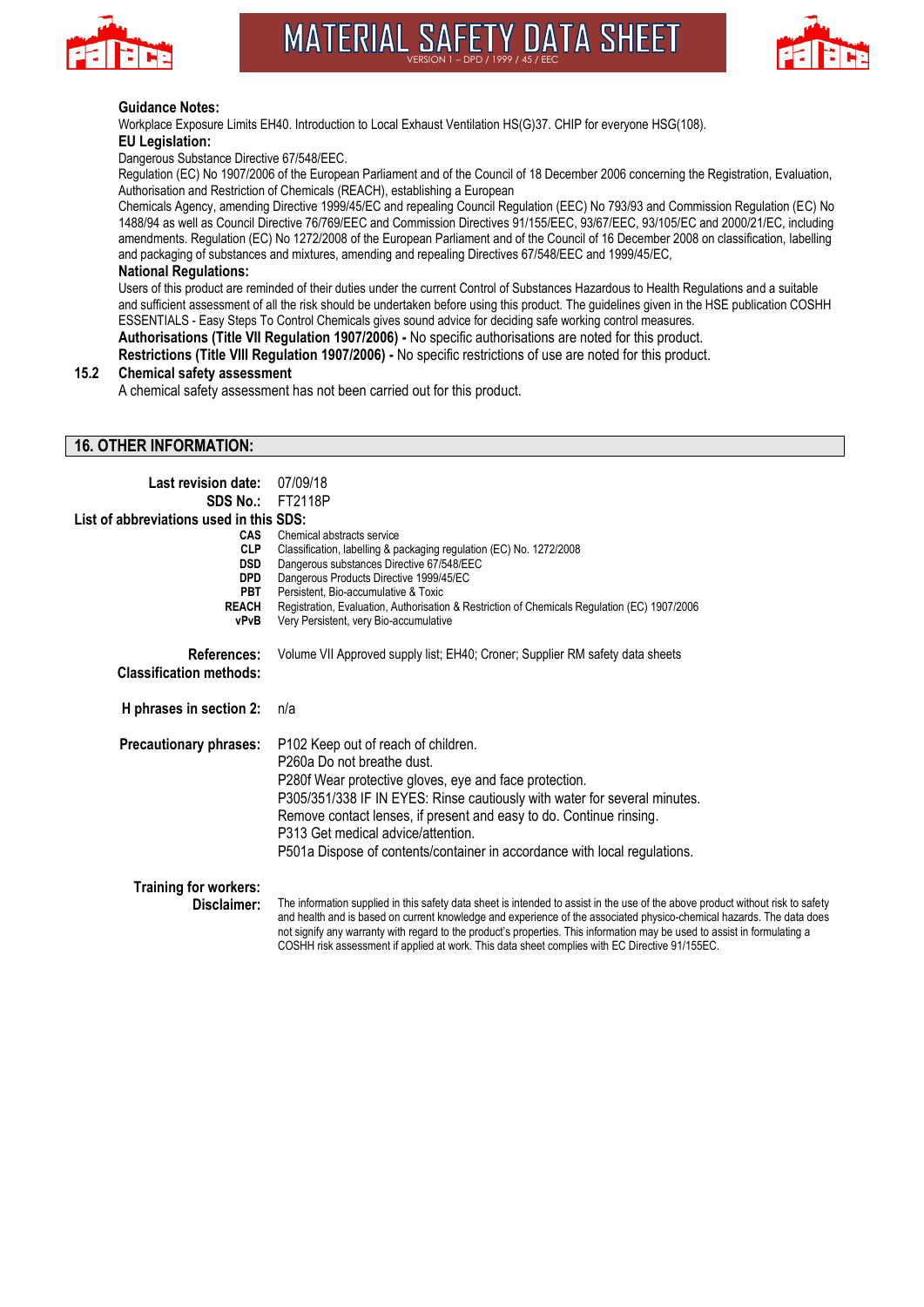



## **Ref: FT2118L – FAST TRACK 2 - FLOOR SCREED Latex**

# **1. IDENTIFICATION OF THE SUBSTANCE / PREPARATION AND COMPANY:**

| 1.2 Product name & codes:                                                                | <b>FAST TRACK 2 - LATEX additive</b>                                                                                                                                                          |  |
|------------------------------------------------------------------------------------------|-----------------------------------------------------------------------------------------------------------------------------------------------------------------------------------------------|--|
| Additive for mixing only with FLOW LEVEL-part powder floor leveller<br>1.2 Applications: |                                                                                                                                                                                               |  |
| 1.3 Supplier:                                                                            | Palace Chemicals Ltd; Speke Hall Industrial Estate; Speke; Liverpool; L24 1YA<br>Tel: 0151 486 6101; Fax 0151 448 1982<br>e-mail: sales@palacechemicals.co.uk; web: www.palacechemicals.co.uk |  |
| 1.4 Emergency Telephone No.                                                              | Tel: 0151 486 6101; Fax 0151 448 1982; e-mail:jp@palacechemicals.co.uk                                                                                                                        |  |

## **2. HAZARDS IDENTIFICATION:**

#### **2.1 Classifications:**

| (EC) No. 1272/2008 Not Classified |                                                                           |
|-----------------------------------|---------------------------------------------------------------------------|
| Hazard phrases:                   | None applicable                                                           |
| Signal word:                      | None Applicable                                                           |
| <b>Precautionary phrases:</b>     | P102 Keep out of reach of children.                                       |
|                                   | P262 Do not get in eyes, on skin, or on clothing.                         |
|                                   | P280 Wear protective clothing, gloves, eye and face protection.           |
|                                   | P305+351+338 IF IN EYES: Rinse cautiously with water for several minutes. |
|                                   | Remove contact lenses, if present and easy to do. Continue rinsing.       |
| 2.2 Other hazards:                | None applicable                                                           |

## **3. COMPOSITION / INFORMATION ON INGREDIENTS:**

## **3.1 Substances:** No hazardous materials present at a level which requires the product to be classified. **3.2 Mixtures:** Water based dispersion of styrene acrylic copolymer.

| Name:                        | <b>CAS No.:</b> | EINECS:      | <b>Concentration:</b> | <b>Classification:</b>                      |
|------------------------------|-----------------|--------------|-----------------------|---------------------------------------------|
| Styrene acrylate copolymer   | polymeric       |              | $30 - 50.0\%$ w/w     | N/A                                         |
| 1,2-benzisothiazol-3(2H)-one | 2634-33-5       | 220-088-00-6 | $< 50$ ppm            | H318, H400, H411, H302, H315,<br>H317       |
| 2-methylisothiazol-3(2H)-one | 2682-20-4       | 220-239-6    | $50ppm$               | H301, H330, H318, H314, H400,<br>H411, H317 |

# **4. FIRST AID MEASURES:**

| 4.1 Description of measures:<br>EYE CONTACT:                             | Immediately wash out the eyes with plenty of water. Seek medical attention if symptoms persist             |
|--------------------------------------------------------------------------|------------------------------------------------------------------------------------------------------------|
| INHALATION:                                                              | Remove from exposure. Keep warm and rest.                                                                  |
|                                                                          | SKIN CONTACT: Wash the skin with soap and water                                                            |
| INGESTION:<br>4.2 Acute & Chronic symptoms:                              | Wash out the mouth with water. Do not induce vomiting. Seek medical attention if large amounts<br>ingested |
| Inhalation:<br>Ingestion:<br><b>Skin contact:</b><br><b>Eve Contact:</b> | None<br>None<br>None<br>Eye contact with mixed paste may cause pro-longed irritation.                      |
| 4.3 Immediate medical attention:                                         | See First Aid measures above                                                                               |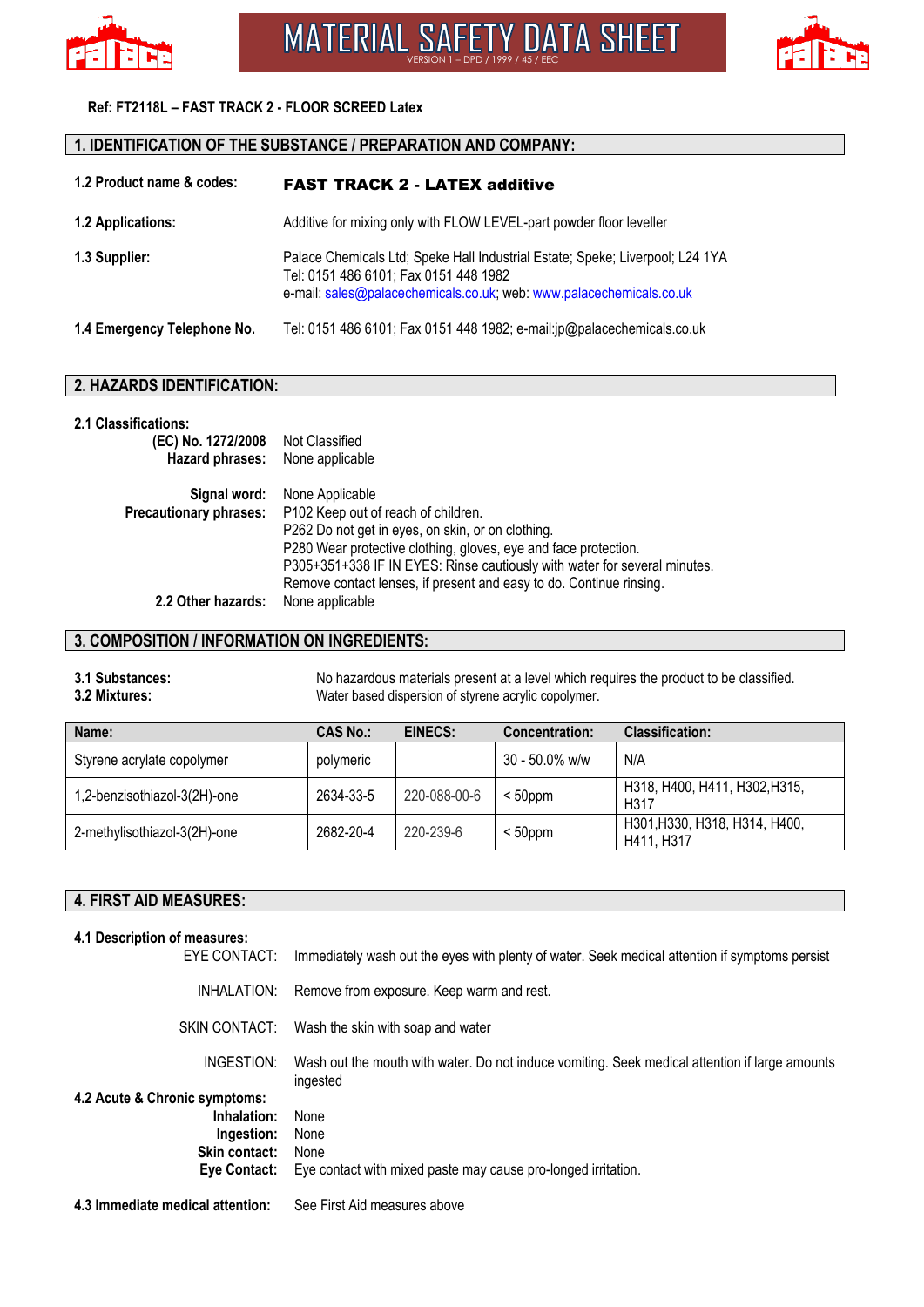



# **5. FIRE FIGHTING MEASURES: 5.1 Extinguishing media:** Use extinguisher appropriate to the surrounding materials & fire. **5.2 Combustion Hazards:** Outer polypropylene packaging is combustible in direct contact with flame. **5.3 Advice for fire-fighters:** Self contained breathing apparatus should be worn. **6. ACCIDENTAL RELEASE MEASURES: 6.1 Personal protection:** Wear impervious gloves, overalls, eye protection while clearing up the spillage. **6.2 Environmental precautions:** Contain and collect the spillage. Do not wash into drains. **6.3 Spill removal methods:** Shovel up excess paste then promptly wash surface residues with water. **6.4 References to other sections:** Before attempting any clean-up operation, consult the requirements for protective equipment shown in section 8 of this document. **7. HANDLING & STORAGE: 7.1 Safe handling precautions:** Handle in accordance with good safety and hygiene practices. Avoid spillages as the wet paste will be slippery underfoot. Use in a well-ventilated area. **7.2 (a) Safe storage conditions:** Store in sealed, clearly marked buckets. Keep out of reach of children in a cool well-ventilated environment.. This product must be stored in in cool dry conditions and protected from extreme temperatures (keep at +5'C to 35'C). **7.2 (b) Incompatible materials:** Avoid exposure to moisture when in storage prior to use **7.3 Specific storage conditions:** None applicable **8. EXPOSURE CONTROLS & PERSONAL PROTECTION:**

| 8.1 Control parameters<br>Substance: | 8 hour exposure limit<br>None applicable | Type: | Source: |
|--------------------------------------|------------------------------------------|-------|---------|
| 8.2 Exposure controls:               |                                          |       |         |

|                                 | <b>Engineering controls:</b> Provide adequate ventilation.              |
|---------------------------------|-------------------------------------------------------------------------|
| <b>Respiratory protections:</b> | Dust masks may be required if the product is handled roughly            |
| Hand protection:                | Impervious gloves may be needed for sensitised individuals              |
| Eye protection:                 | Goggles may be required if the product is handled roughly               |
| <b>Other Protection:</b>        | PVC overalls may be worn and should be laundered immediately after use. |
| Hygiene measures:               | Contact with skin must be washed off immediately                        |

## **9. PHYSICAL & CHEMICAL PROPERTIES:**

| Appearance:                     | White liquid  | Dry bulk density:                 | n/a               |
|---------------------------------|---------------|-----------------------------------|-------------------|
| Odour:                          | Feint acrylic | <b>Wet Bulk Density:</b>          | 1030 g/ltr +/- 20 |
| <b>Odour threshold:</b>         | n/a           | Solubility in oils:               | Insoluble         |
| pH:                             | $6.0 - 8.0$   | Water solubility:                 | Complete          |
| Flash point:                    | n/a           | Auto-ignition temperature:        | n/a               |
| <b>Melting point:</b>           | n/a           | <b>Decomposition temperature:</b> | n/a               |
| <b>Boiling point:</b>           | n/a           | Surface tension:                  | n/a               |
| <b>Evaporation rate:</b>        | n/a           | Viscosity:                        | 200 – 800 mPa.s   |
| <b>Upper/Lower Flam limits:</b> | n/a           | <b>Explosive properties:</b>      | Nil               |
| Vapour pressure:                | n/a           | <b>Oxidising properties:</b>      | Nil               |
| Vapour density:                 | n/a           | Particle size:                    | n/a               |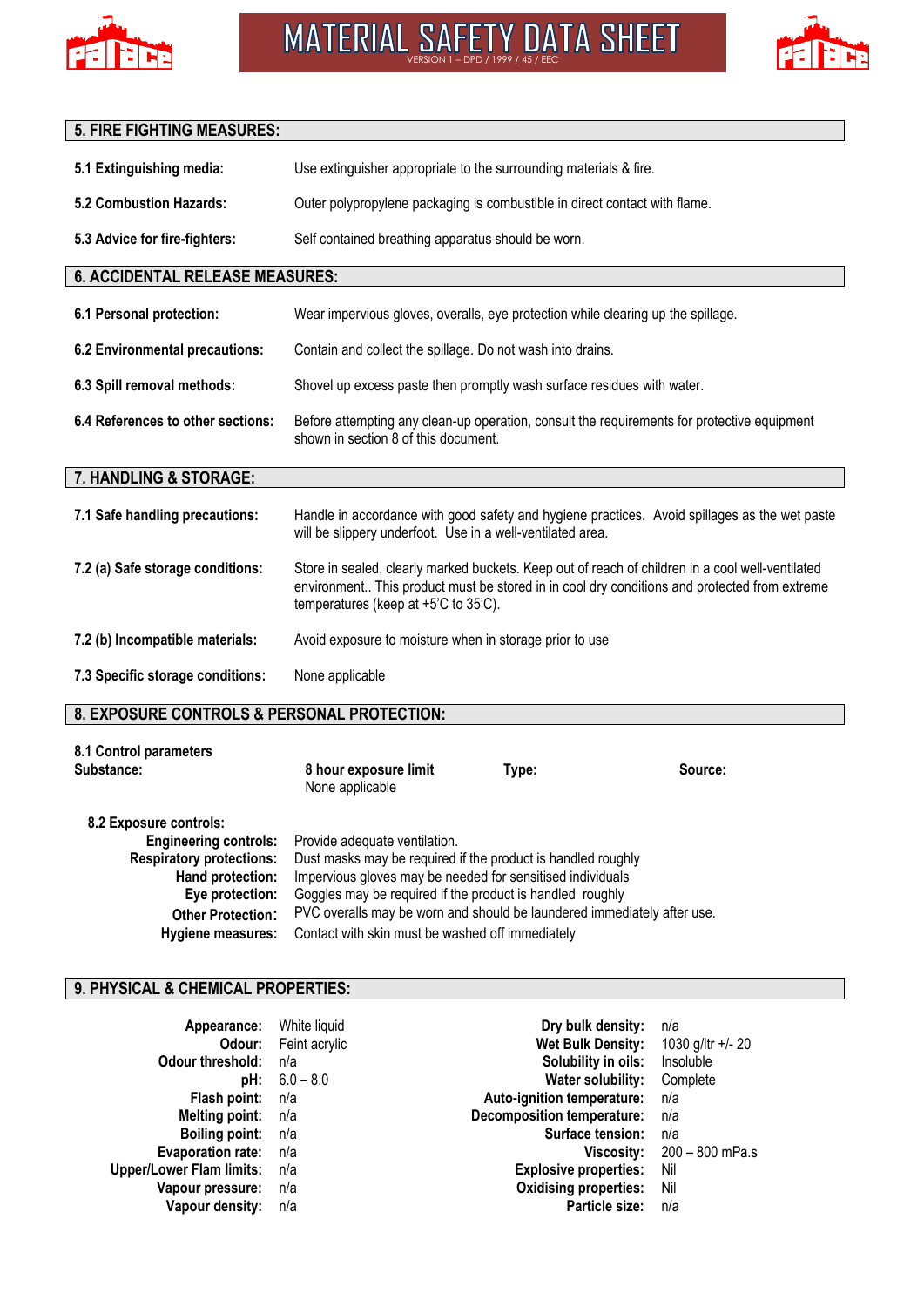

**MATERIAL SAFETY DATA SHEET** VERSION 1 – DPD / 1999 / 45 / EEC



## **10. STABILITY & REACTIVITY:**

**10.1 Conditions to avoid:** Extreme temperatures **10.4 Reactivity:** Stable **10.2 Incompatible Materials:** Not known **10.5 Chemical reactivity:** Aqueous media **10.3 Decomposition hazards:** Stable **10.6 Risk of hazardous reaction:** Not known

## **11. TOXICOLOGICAL INFORMATION:**

**11.1 Information on toxicological effects:** This product has not been exhaustively tested. Judgements on the expected toxicity of this product have been made based upon consideration of its' major components.

# **Routes of exposure:**

Ingestion & contact with skin & eyes **Eye damage/irritation:** Direct contact with wet paste may cause eye irritation if unattended. **Skin Corrosivity / Irritation:** None **Respiratory/skin sensitisation:** None known

## **12. ECOLOGICAL INFORMATION:**

| 12.1 Ecotoxicity:<br>Not hazardous to the environment.<br>12.2 Bio-accumulative potential:<br>Not relevant<br>12.3 Persistence & degradability:<br>Partially biodegradable. | 12.4 Mobility in soil:<br>12.5 PBT and vPvB result:<br>12.6 Other adverse effects: | negligible<br>Not relevant<br>Not relevant |
|-----------------------------------------------------------------------------------------------------------------------------------------------------------------------------|------------------------------------------------------------------------------------|--------------------------------------------|
|-----------------------------------------------------------------------------------------------------------------------------------------------------------------------------|------------------------------------------------------------------------------------|--------------------------------------------|

## **13. DISPOSAL CONSIDERATIONS:**

**13.1 Waste treatment Methods:** To be disposed in accordance with local authority regulations for non-hazardous builders waste. Existing EEC, National and Local Regulations must always be complied with.

#### **14. TRANSPORT INFORMATION:**

#### **Transport Labels:**

This product is **not covered** by the international regulation on the transport of dangerous goods (IMDG, IATA, ADR/RID) and therefore no classification is required.

| Regulatory Code (Land, Sea & Air):  | <b>ADR</b> | <b>IMDG</b> | <b>ICAO</b> |
|-------------------------------------|------------|-------------|-------------|
|                                     |            |             |             |
| 14.1 UN No.:                        |            |             |             |
| 14.2 Proper shipping name:          |            |             |             |
| 14.3 ADR Packing Group:             |            |             |             |
| <b>14.4 Transport Hazard Class:</b> |            |             |             |
| 14.5 Environmental hazards.         |            |             |             |
| 14.6 Special user precautions:      |            |             |             |
| 14.7 Transport in bulk - IBC code:  |            |             |             |

## **15. REGULATORY INFORMATION:**

#### **15.1 Safety, health and environmental regulations / legislation specific for the substance or mixture** All components are listed as existing substances in Europe **UK Regulatory References:**

Health and Safety at Work Act 1974. The Control of Substances Hazardous to Health Regulations 2002 (S.I 2002 No. 2677) with amendments. Chemicals (Hazard Information & Packaging) Regulations. Environmental Listing - Control of Pollution Act 1974. Control of Pollution (Special Waste Regulations) Act 1980. **Statutory Instruments:**

The Chemicals (Hazard Information and Packaging for Supply) Regulations 2009 (S.I 2009 No. 716). Approved Code Of Practice Classification and Labelling of Substances and Preparations Dangerous for Supply.